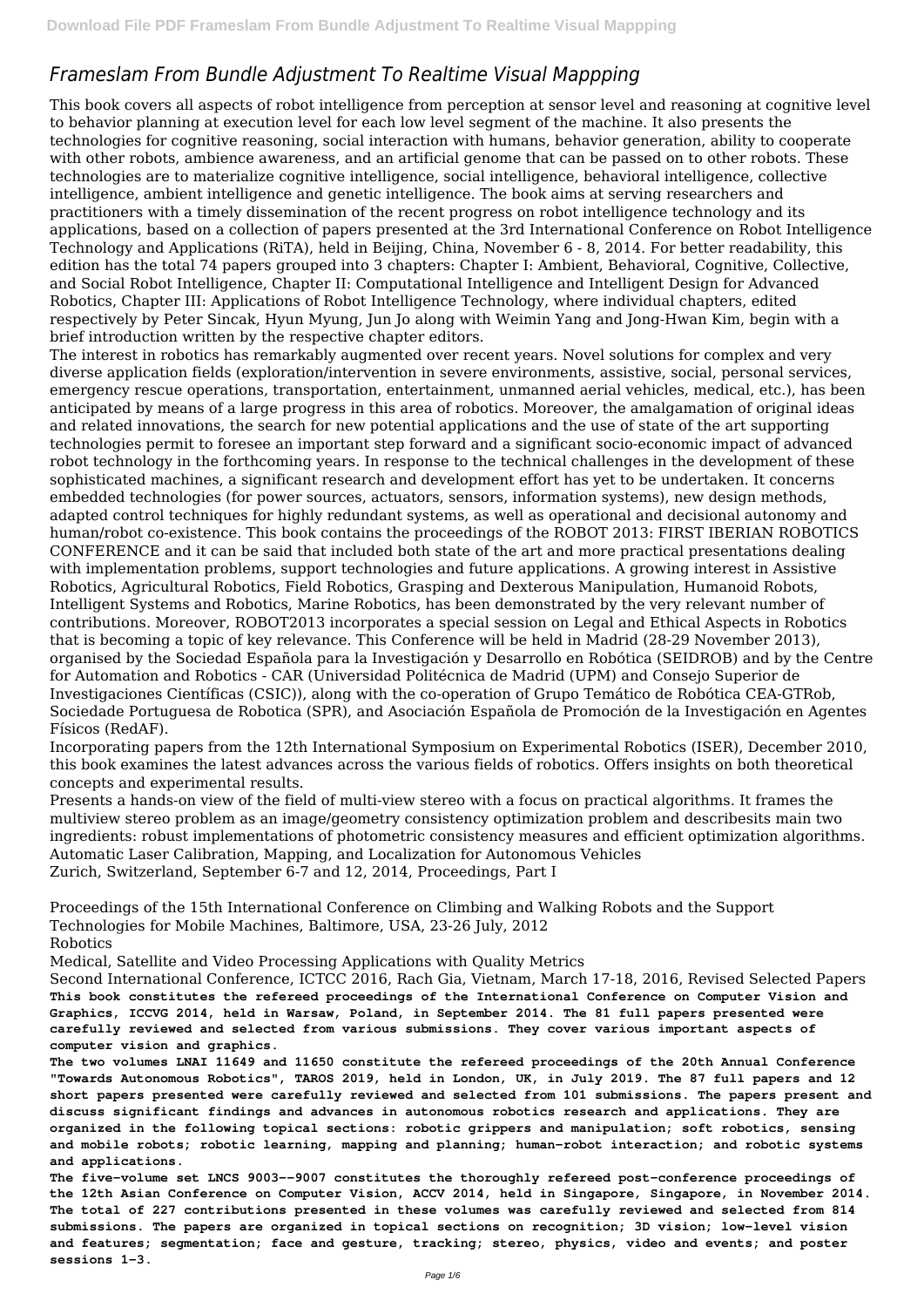**Thomas Glotzbach spotlights that navigation within marine robotics can benefit from cooperative teams in a way that justifies the increased effort to operate several vehicles at once. He features discussions of different scenarios, modeling of systems, and estimation algorithms for comparable situations. The chapter on the used methodologies may allow a reader with only basic knowledge in control theory to obtain deeper insight in advanced concepts such as observability and state estimation, even without any background in marine robotics.**

**Advances in Future Computer and Control Systems Navigation of Autonomous Marine Robots**

**Computer Vision – ACCV 2016**

**ROBOT2013: First Iberian Robotics Conference**

**Computer Vision**

**Nature of Computation and Communication**

#### **Pattern Recognition and Computer Vision**

*[FIRST EDITION] This accessible textbook presents an introduction to computer vision algorithms for industrially-relevant applications of Xray testing. Features: introduces the mathematical background for monocular and multiple view geometry; describes the main techniques for image processing used in X-ray testing; presents a range of different representations for X-ray images, explaining how these enable new features to be extracted from the original image; examines a range of known X-ray image classifiers and classification strategies; discusses some basic concepts for the simulation of X-ray images and presents simple geometric and imaging models that can be used in the simulation; reviews a variety of applications for X-ray testing, from industrial inspection and baggage screening to the quality control of natural products; provides supporting material at an associated website, including a database of X-ray images and a Matlab toolbox for use with the book's many examples.*

*Smart Sensors and SystemsTechnology Advancement and Application DemonstrationsSpringer Nature*

*This book discusses various aspects of real-world applications of optimization algorithms, presenting insights from the 5th International Conference on Harmony Search, Soft Computing and Applications, held at Kunming, China on July 20–22, 2019. The book focuses on the recent advances in soft computing techniques such as harmony search, PSO and DE and their application to solve engineering problems. Presenting research on various real-world engineering problems concerning crowd evacuation strategies, adaptive learning systems, economic impact analysis, cyber-attack detection, urban drainage systems, water management models, feature selection and inventory systems, it is a valuable resource for researchers wanting a state-of-the-art overview of the latest advances in soft computing and related areas.*

*The International Symposium on Experimental Robotics (ISER) is a series of bi-annual meetings, which are organized, in a rotating fashion around North America, Europe and Asia/Oceania. The goal of ISER is to provide a forum for research in robotics that focuses on novelty of theoretical contributions validated by experimental results. The meetings are conceived to bring together, in a small group setting, researchers from around the world who are in the forefront of experimental robotics research. This unique reference presents the latest advances across the various fields of robotics, with ideas that are not only conceived conceptually but also explored experimentally. It collects robotics contributions on the current developments and new directions in the field of experimental robotics, which are based on the papers presented at the 13the ISER held in Québec City, Canada, at the Fairmont Le Château Frontenac, on June 18-21, 2012. This present thirteenth edition of Experimental Robotics edited by Jaydev P. Desai, Gregory Dudek, Oussama Khatib, and Vijay Kumar offers a collection of a broad range of topics in field and human-centered robotics.*

*Foundations and Practical Applications of Cognitive Systems and Information Processing*

*Results of the 8th International Conference*

*International Conference, ICCVG 2014, Warsaw, Poland, September 15-17, 2014, Proceedings*

*Probabilistic Robotics*

*Image, Video and 3D Data Registration*

*Man–Machine Interactions 4*

*10th International Symposium, ISVC 2014, Las Vegas, NV, USA, December 8-10, 2014, Proceedings, Part I*

*"Foundations and Practical Applications of Cognitive Systems and Information Processing" presents selected papers from the First International Conference on Cognitive Systems and Information Processing, held in Beijing, China on December 15-17, 2012 (CSIP2012). The aim of this conference is to bring together experts from different fields of expertise to discuss the state-of-the-art in artificial cognitive systems and advanced information processing, and to present new findings and perspectives on future development. This book introduces multidisciplinary perspectives on the subject areas of Cognitive Systems and Information Processing, including cognitive sciences and technology, autonomous vehicles, cognitive psychology, cognitive metrics, information fusion, image/video understanding, brain-computer interfaces, visual cognitive processing, neural computation, bioinformatics, etc. The book will be beneficial for both researchers and practitioners in the fields of Cognitive Science, Computer Science and Cognitive Engineering. Fuchun Sun and Huaping Liu are both professors at the Department of Computer Science & Technology, Tsinghua University,*

*China. Dr. Dewen Hu is a professor at the College of Mechatronics and Automation, National University of Defense Technology, Changsha, China.*

*This book constitutes the post-conference proceedings of the Second International Conference on Nature of Computation and Communication, ICTCC 2016, held in March 2016 in Rach Gia, Vietnam. The 36 revised full papers presented were carefully reviewed and selected from over 100 submissions. The papers cover formal methods for self-adaptive systems and discuss natural approaches and techniques for computation and communication.*

*This three volume set, CCIS 771, 772, 773, constitutes the refereed proceedings of the CCF Chinese Conference on Computer Vision, CCCV 2017, held in Tianjin, China, in October 2017. The total of 174 revised full papers presented in three volumes were carefully reviewed and selected from 465 submissions. The papers are organized in the following topical sections: biological vision inspired visual method; biomedical image analysis; computer vision applications; deep neural network; face and posture analysis; image and video retrieval; image color and texture; image composition; image quality assessment and analysis; image restoration; image segmentation and classification; image-based modeling; object detection and classification; object identification; photography and video; robot vision; shape representation and matching; statistical methods and learning; video analysis and event recognition; visual salient detection. This dissertation presents several related algorithms that enable important capabilities for self-driving*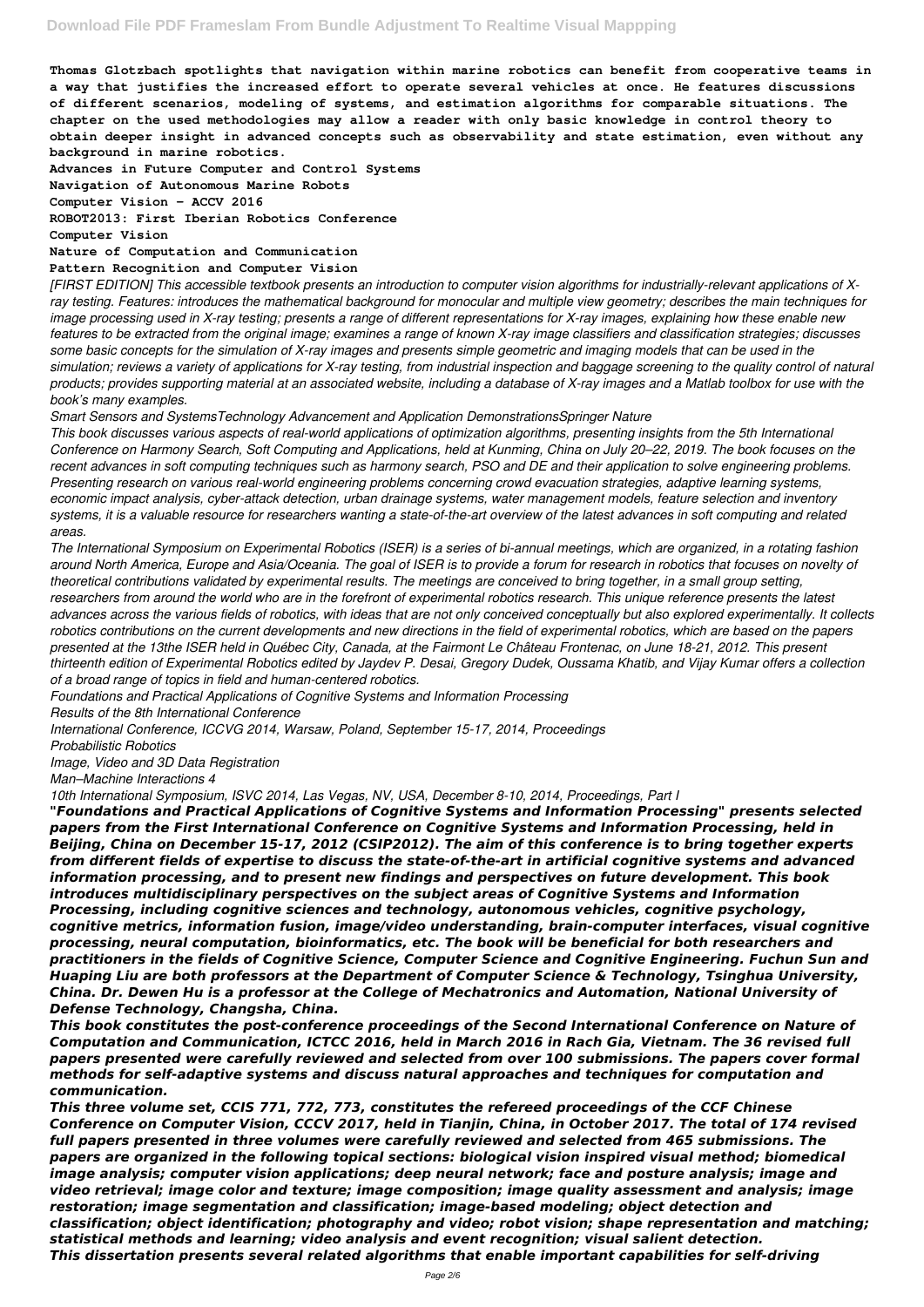*vehicles. Using a rotating multi-beam laser rangefinder to sense the world, our vehicle scans millions of 3D points every second. Calibrating these sensors plays a crucial role in accurate perception, but manual calibration is unreasonably tedious, and generally inaccurate. As an alternative, we present an unsupervised algorithm for automatically calibrating both the intrinsics and extrinsics of the laser unit from only seconds of driving in an arbitrary and unknown environment. We show that the results are not only vastly easier to obtain than traditional calibration techniques, they are also more accurate. A second key challenge in autonomous navigation is reliable localization in the face of uncertainty. Using our calibrated sensors, we obtain high resolution infrared reflectivity readings of the world. From these, we build large-scale selfconsistent probabilistic laser maps of urban scenes, and show that we can reliably localize a vehicle against these maps to within centimeters, even in dynamic environments, by fusing noisy GPS and IMU readings with the laser in realtime. We also present a localization algorithm that was used in the DARPA Urban Challenge, which operated without a prerecorded laser map, and allowed our vehicle to complete the entire six-hour course without a single localization failure. Finally, we present a collection of algorithms for the mapping and detection of traffic lights in realtime. These methods use a combination of computer-vision techniques and probabilistic approaches to incorporating uncertainty in order to allow our vehicle to reliably ascertain the state of traffic-light-controlled intersections.*

#### *Advances in Visual Computing*

*4th International Conference, AVR 2017, Ugento, Italy, June 12-15, 2017, Proceedings, Part II Monocular Pose and Shape Estimation of Moving Targets, for Autonomous Rendezvous and Docking Science and Systems VIII*

*Smart Sensors and Systems*

*Handling Uncertainty and Networked Structure in Robot Control*

### *Robotics Research*

*This book constitutes the refereed proceedings of the 12th Latin American Robotics Symposium and Third Brazilian Symposium on Robotics, LARS 2015 / SBR 2015, held in Uberlândia, Brazil, in October/November 2015. The 17 revised full papers presented were carefully reviewed and selected from 80 submissions. The selected papers present a complete and solid reference of the stateof-the-art of intelligent robotics and automation research, covering the following areas: autonomous mobile robots, tele-operated and telepresence robots, human-robot interaction, trajectory control for mobile robots, autonomous vehicles, service-oriented robotic systems, semantic mapping, environment mapping, visual odometry, applications of RGB-D sensors, humanoid and biped robots, Robocup soccer robots, robot control, path planning, multiple vehicles and teams of robots. /div*

*The 2-volume set LNCS 10324 and 10325 constitutes the refereed proceedings of the 4th International Conference on Augmented Reality, Virtual Reality, and Computer Graphics, AVR 2017, held in Ugento, Italy, in June 2017. The 54 full papers and 24 short papers presented were carefully reviewed and selected from 112 submissions. The papers are organized in the following topical sections: virtual reality; augmented and mixed reality; computer graphics; human-computer interaction; applications of VR/AR in medicine; and applications of VR/AR in cultural heritage.*

*The four-volume set LNCS 11056, 110257, 11258, and 11073 constitutes the refereed proceedings of the First Chinese Conference on Pattern Recognition and Computer Vision, PRCV 2018, held in Guangzhou, China, in November 2018. The 179 revised full papers presented were carefully reviewed and selected from 399 submissions. The papers have been organized in the following topical sections: Part I: Biometrics, Computer Vision Application. Part II: Deep Learning. Part III: Document Analysis, Face Recognition and Analysis, Feature Extraction and Selection, Machine Learning. Part IV: Object Detection and Tracking, Performance Evaluation and Database, Remote Sensing.*

*An introduction to the techniques and algorithms of the newest field in robotics. Probabilistic robotics is a new and growing area in robotics, concerned with perception and control in the face of uncertainty. Building on the field of mathematical statistics, probabilistic robotics endows robots with a new level of robustness in real-world situations. This book introduces the reader to a wealth of techniques and algorithms in the field. All algorithms are based on a single overarching mathematical foundation. Each chapter provides example implementations in pseudo code, detailed mathematical derivations, discussions from a practitioner's perspective, and extensive lists of exercises and class projects. The book's Web site, www.probabilistic-robotics.org, has additional material. The book is relevant for anyone involved in robotic software development and scientific research. It will also be of interest to applied statisticians and engineers dealing with real-world sensor data.*

*13th Asian Conference on Computer Vision, Taipei, Taiwan, November 20-24, 2016, Revised Selected Papers, Part IV Advances in Harmony Search, Soft Computing and Applications*

*Multi-View Stereo*

*Volume 2*

*Advances in Robotics and Automatic Control: Reviews, Vol. 1*

*The 13th International Symposium on Experimental Robotics*

*New Geometric Data Structures for Collision Detection and Haptics*

FSR, the International Conference on Field and Service Robotics, is the leading single track conference of robotics for field and service applications. This book presents the results of FSR2012, the eighth conference of Field and Service Robotics, which was originally planned for 2011 with the venue of Matsushima in Tohoku region of Japan. However, on March 11, 2011, a magnitude M9.0 earthquake occurred off the Pacific coast of Tohoku, and a large-scale disaster was caused by the Tsunami which resulted, therefore the conference was postponed by one year to July, 2012. In fact, this earthquake raised issues concerning the contribution of field and service robotics technology to emergency scenarios. A number of precious lessons were learned from operation of robots in the resulting, very real and challenging, disaster environments. Up-to-date study on disaster response, relief and recovery was then featured in the conference. This book offers 43 papers on a broad range of topics including: Disaster Response, Service/Entertainment Robots, Inspection/Maintenance Robots, Mobile Robot Navigation, Agricultural Robots, Robots for Excavation, Planetary Exploration, Large Area Mapping, SLAM for Outdoor Robots, and Elemental Technology for Mobile Robots. As mobile robots become more common in general knowledge and practices, as opposed to simply in research labs, there is an increased need for the introduction and methods to Simultaneous Localization and Mapping (SLAM) and its techniques and concepts related to robotics. Simultaneous Localization and Mapping for Mobile Robots: Introduction and Methods investigates the complexities of the theory of probabilistic localization and mapping of mobile robots as well as providing the most current and concrete developments. This reference source aims to be useful for practitioners, graduate and postgraduate students, and active researchers alike. Page 3/6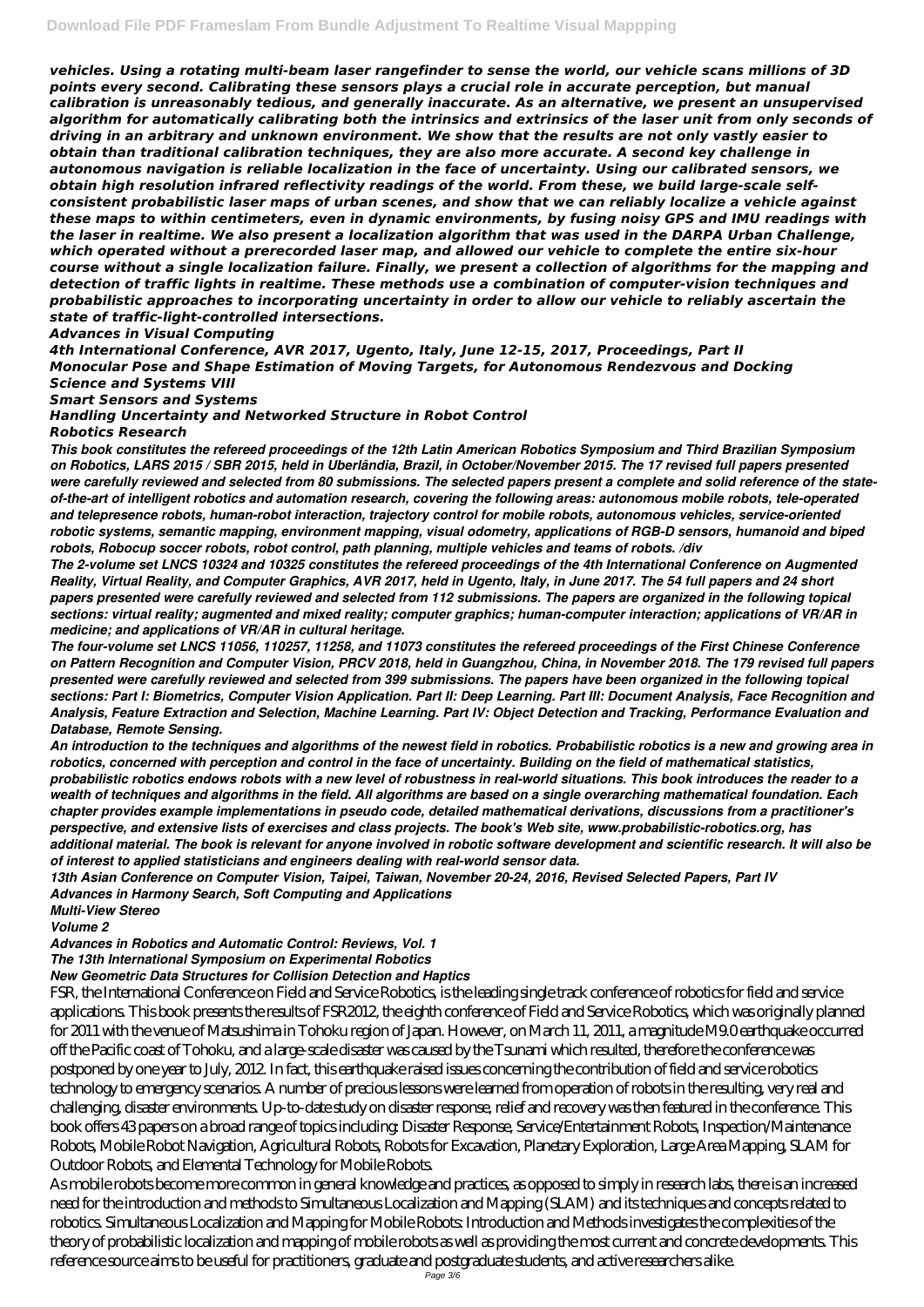## **Download File PDF Frameslam From Bundle Adjustment To Realtime Visual Mappping**

This book focuses on two challenges posed in robot control by the increasing adoption of robots in the everyday human environment: uncertainty and networked communication. Part I of the book describes learning control to address environmental uncertainty. Part II discusses state estimation, active sensing, and complex scenario perception to tackle sensing uncertainty. Part III completes the book with control of networked robots and multi-robot teams. Each chapter features in-depth technical coverage and case studies highlighting the applicability of the techniques, with real robots or in simulation. Platforms include mobile ground, aerial, and underwater robots, as well as humanoid robots and robot arms. Source code and experimental data are available at http://extras.springer.com. The text gathers contributions from academic and industry experts, and offers a valuable resource for researchers or graduate students in robot control and perception. It also benefits researchers in related areas, such as computer vision, nonlinear and learning control, and multi-agent systems. The fully automated estimation of the 6 degrees of freedom camera motion and the imaged 3D scenario using as the only input the pictures taken by the camera has been a long term aim in the computer vision community. The associated line of research has been known as Structure from Motion (SfM). An intense research effort during the latest decades has produced spectacular advances; the topic has reached a consistent state of maturity and most of its aspects are well known nowadays. 3D vision has immediate applications in many and diverse fields like robotics, videogames and augmented reality; and technological transfer is starting to be a reality. This book describes one of the first systems for sparse point-based 3D reconstruction and egomotion estimation from an image sequence; able to run in real-time at video frame rate and assuming quite weak prior knowledge about camera calibration, motion or scene. Its chapters unify the current perspectives of the robotics and computer vision communities on the 3D vision topic: As usual in robotics sensing, the explicit estimation and propagation of the uncertainty hold a central role in the sequential video processing and is shown to boost the efficiency and performance of the 3D estimation. On the other hand, some of the most relevant topics discussed in SfM by the computer vision scientists are addressed under this probabilistic filtering scheme; namely projective models, spurious rejection, model selection and self-calibration. First Chinese Conference, PRCV 2018, Guangzhou, China, November 23-26, 2018, Proceedings, Part IV 7th National Conference, NCVPRIPG 2019, Hubballi, India, December 22–24, 2019, Revised Selected Papers 20th Annual Conference, TAROS 2019, London, UK, July 3–5, 2019, Proceedings, Part II Towards Autonomous Robotic Systems

Simultaneous Localization and Mapping for Mobile Robots: Introduction and Methods

Computer Vision and Graphics

Imaging, Systems, Image Databases, and Algorithms

*The four-volume set LNCS 8925, 8926, 8927, and 8928 comprises the refereed post-proceedings of the Workshops that took place in conjunction with the 13th European Conference on Computer Vision, ECCV 2014, held in Zurich, Switzerland, in September 2014. The 203 workshop papers were carefully reviewed and selected for inclusion in the proceedings. They were presented at workshops with the following themes: where computer vision meets art; computer vision in vehicle technology; spontaneous facial behavior analysis; consumer depth cameras for computer vision; "chalearn" looking at people: pose, recovery, action/interaction, gesture recognition; video event categorization, tagging and retrieval towards big data; computer vision with local binary pattern variants; visual object tracking challenge; computer vision + ontology applies cross-disciplinary technologies; visual perception of affordance and functional visual primitives for scene analysis; graphical models in computer vision; light fields for computer vision; computer vision for road scene understanding and autonomous driving; soft biometrics; transferring and adapting source knowledge in computer vision; surveillance and re-identification; color and photometry in computer vision; assistive computer vision and robotics; computer vision problems in plant phenotyping; and nonrigid shape analysis and deformable image alignment. Additionally, a panel discussion on video segmentation is included. . This volume presents a collection of papers presented at the 15th International Symposium of Robotic Research (ISRR). ISRR is the biennial meeting of the International Foundation of Robotic Research (IFRR) and its 15th edition took place in Flagstaff, Arizona on December 9 to December 12, 2011. As for the previous symposia, ISRR 2011 followed up on the successful concept of a mixture of invited contributions and open submissions. Therefore approximately half of the 37 contributions were invited contributions from outstanding researchers selected by the IFRR officers and the program committee, and the other half were chosen among the open submissions after peer review. This selection process resulted in a truly excellent technical program which featured some of the very best of robotic research. The program was organized around oral presentation in a single-track format and included for the first time a small number of interactive presentations. The symposium contributions contained in this volume report on a variety of new robotics research results covering a broad*

*spectrum including perception, manipulation, grasping, vehicles and design, navigation, control and integration, estimation and SLAM. The five-volume set LNCS 10111-10115 constitutes the thoroughly refereed post-conference proceedings of the 13th Asian Conference on Computer Vision, ACCV 2016, held in Taipei, Taiwan, in November 2016. The total of 143 contributions presented in these volumes was carefully reviewed and selected from 479 submissions. The papers are organized in topical sections on Segmentation and Classification; Segmentation and Semantic Segmentation; Dictionary Learning, Retrieval, and Clustering; Deep Learning; People Tracking and Action Recognition; People and Actions; Faces; Computational Photography; Face and Gestures; Image Alignment; Computational Photography and Image Processing; Language and Video; 3D Computer Vision; Image Attributes, Language, and Recognition; Video Understanding; and 3D Vision. This monograph introduces a unifying framework for mapping, planning and exploration with mobile robots considering uncertainty, linking such problems with a common SLAM approach, adopting Pose SLAM as the basic state estimation machinery. Pose SLAM is the variant of SLAM where only the robot trajectory is estimated and where landmarks are used to produce relative motion measurements between robot poses. With regards to extending the original Pose SLAM formulation, this monograph covers the study of such measurements when they are obtained with stereo cameras, develops the appropriate noise propagation models for such case, extends the Pose SLAM formulation to SE(3), introduces information-theoretic loop closure tests, and presents a technique to compute traversability maps from the 3D volumetric maps obtained with Pose SLAM. A relevant topic covered in this monograph is the introduction of a novel path planning approach that exploits the modeled uncertainties in Pose SLAM to search for the path in the pose graph that allows the robot to navigate to a given goal with the least probability of becoming lost. Another relevant topic is the introduction of an autonomous exploration method that selects the appropriate actions to drive the robot so as to maximize coverage, while minimizing localization and map uncertainties. This monograph is appropriate for readers interested in an information-theoretic unified perspective to the SLAM, path planning and exploration problems, and is a reference book for people who work in mobile robotics research in general. Structure from Motion using the Extended Kalman Filter*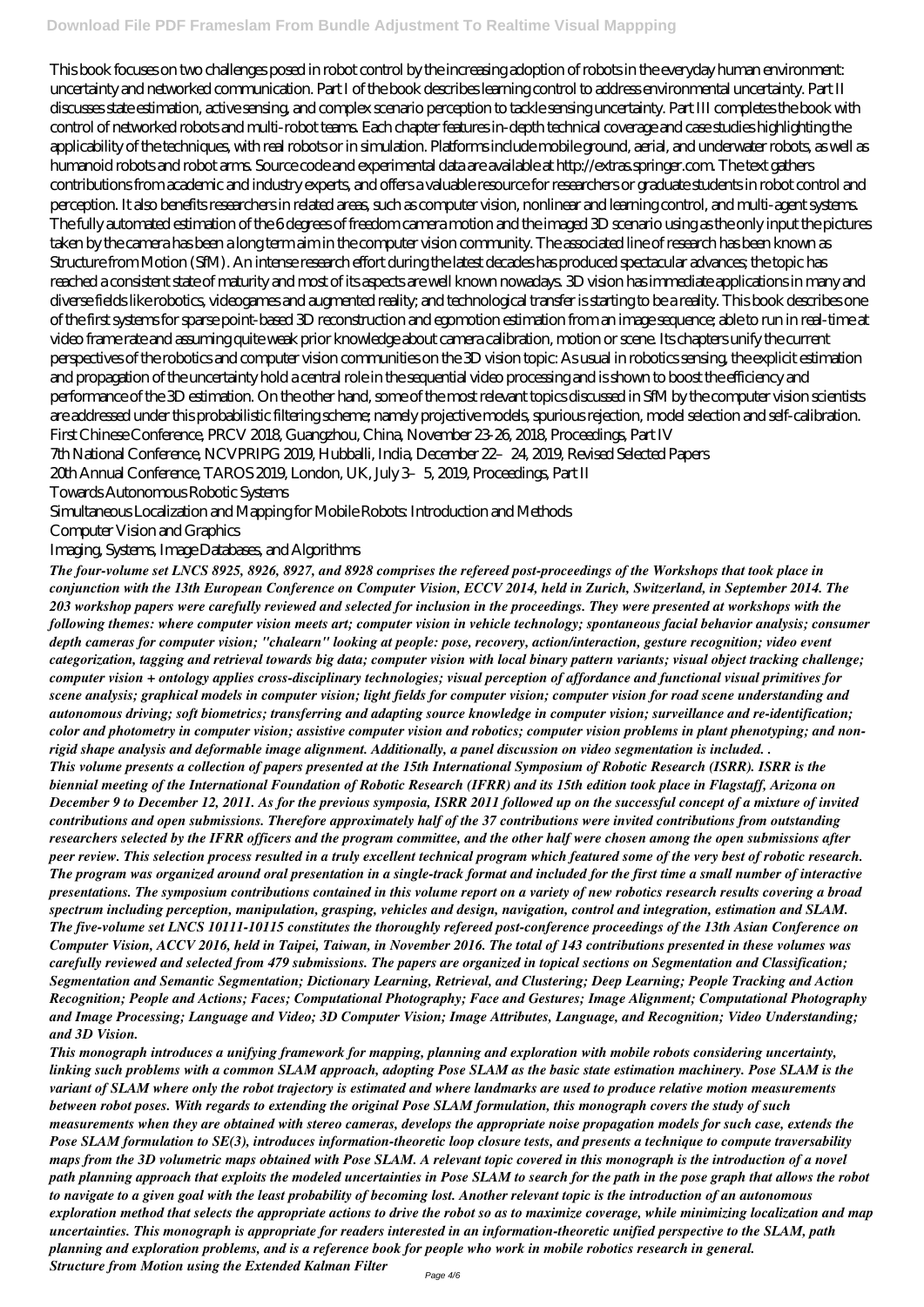## *Adaptive Mobile Robotics Computer Vision -- ACCV 2014 Computer Vision - ECCV 2014 Workshops Robot Intelligence Technology and Applications 3 Technology Advancement and Application Demonstrations*

## *Second CCF Chinese Conference, CCCV 2017, Tianjin, China, October 11–14, 2017, Proceedings, Part III*

This book describes for readers technology used for effective sensing of our physical world and intelligent processing techniques for sensed information, which are essential to the success of Internet of Things (IoTs). The authors provide a multidisciplinary view of sensor technology from materials, process, circuits, and big data domains and showcase smart sensor systems in real applications including smart home, transportation, medical, environmental, agricultural, etc. Unlike earlier books on sensors, this book will provide a "global" view on smart sensors covering abstraction levels from device, circuit, systems, and algorithms. Profiles active research on smart sensors based on CMOS microelectronics; Describes applications of sensors and sensor systems in cyber physical systems, the social information infrastructure in our modern world; Includes coverage of a variety of related information technologies supporting the application of sensors; Discusses the integration of computation, networking, actuation, databases, and various sensors, in order to embed smart sensor systems into actual social systems. This book provides state-of-the-art scientific and engineering research findings and developments in the area of mobile robotics

Papers from a flagship conference reflect the latest developments in the field, including work in such rapidly advancing areas as human-robot interaction and formal methods. Robotics: Science and Systems VIII spans a wide spectrum of robotics, bringing together contributions from researchers working on the mathematical foundations of robotics, robotics applications, and analysis of robotics systems. This volume presents the proceedings of the eighth annual Robotics: Science and Systems (RSS) conference, held in July 2012 at the University of Sydney. The contributions reflect the exciting diversity of the field, presenting the best, the newest, and the most challenging work on such topics as mechanisms, kinematics, dynamics and control, human-robot interaction and human-centered systems, distributed systems, mobile systems and mobility, manipulation, field robotics, medical robotics, biological robotics, robot perception, and estimation and learning in robotic systems. The conference and its proceedings reflect not only the tremendous growth of robotics as a discipline but also the desire in the robotics community for a flagship event at which the best of the research in the field can be presented.

and associated support technologies. The book contains peer reviewed articles presented at the CLAWAR 2012 conference. Robots are no longer confined to industrial and manufacturing environments. A great deal of interest is invested in the use of robots outside the factory environment. The CLAWAR conference series, established as a high profile international event, acts as a platform for dissemination of research and development findings and supports such a trend to address the current interest in mobile robotics to meet the needs of mankind in various sectors of the society. These include personal care, public health, services in the domestic, public and industrial environments. The editors of the book have extensive research experience and publications in the area of robotics in general and in mobile robotics specifically, and their experience is reflected in editing the contents of the book.

FCCS2012 is an integrated conference concentrating its focus on Future Computer and Control Systems. "Advances in Future Computer and Control Systems" presents the proceedings of the 2012 International Conference on Future Computer and Control Systems(FCCS2012) held April 21-22,2012, in Changsha, China including recent research results on Future Computer and Control Systems of researchers from all around the world.

12th Asian Conference on Computer Vision, Singapore, Singapore, November 1-5, 2014, Revised Selected Papers, Part II Novel Approaches Using Cooperating Teams

Augmented Reality, Virtual Reality, and Computer Graphics

Results from the 3rd International Conference on Robot Intelligence Technology and Applications

Proceedings of the First International Conference on Cognitive Systems and Information Processing, Beijing, China, Dec 2012 (CSIP2012)

4th International Conference on Man–Machine Interactions, ICMMI 2015 Kocierz Pass, Poland, October 6–9, 2015 Field and Service Robotics

This book provides an overview of the current state of research on development and application of methods, algorithms, tools and systems associated with the studies on man-machine interaction. Modern machines and computer systems are designed not only to process information, but also to work in dynamic environment, supporting or even replacing human activities in areas such as business, industry, medicine or military. The interdisciplinary field of research on man-machine interactions focuses on broad range of aspects related to the ways in which human make or use computational artifacts, systems and infrastructure.

This monograph is the fourth edition in the series and presents new concepts concerning analysis, design and evaluation of manmachine systems. The selection of high-quality, original papers covers a wide scope of research topics focused on the main problems and challenges encountered within rapidly evolving new forms of human-machine relationships. The presented material is structured into following sections: human-computer interfaces, robot, control, embedded and navigation systems, biodata analysis and mining, biomedical signal processing, image and motion data processing, decision support and expert systems, pattern recognition, fuzzy systems, algorithms and optimisation, computer networks and mobile technologies, and data management systems. This thesis describes the design and implementation of an algorithm for tracking a moving (e.g., `tumbling') target. No a priori information about the target is assumed, and only a single camera is used. The motivation is to enable autonomous rendezvous, inspection, and docking by robots in remote environments, such as space and underwater. Tracking refers to the simultaneous estimation of both the target's 6DOF pose and 3D shape (in the form of a point cloud of recognizable features), a problem of the SLAM (`Simultaneous Localization and Mapping') and SFM (`Structure from Motion') research fields. This research extends SLAM/SFM to deal with non-communicative moving targets (rigid bodies) with unknown, arbitrary 6DOF motion and no a priori knowledge of mass properties, dynamics, shape, or appearance. Specifically, a hybrid algorithm for real-time frameto-frame pose estimation and shape reconstruction is presented. The algorithm combines concepts from two existing approaches to pose tracking, Bayesian estimation methods and nonlinear optimization techniques, to achieve a real-time capable, feasible, smooth estimate of the relative pose between a robotic platform and a moving target. The rationale for a hybrid approach is explained, and an algorithm is presented. A specific implementation using a modified Rao-Blackwellized